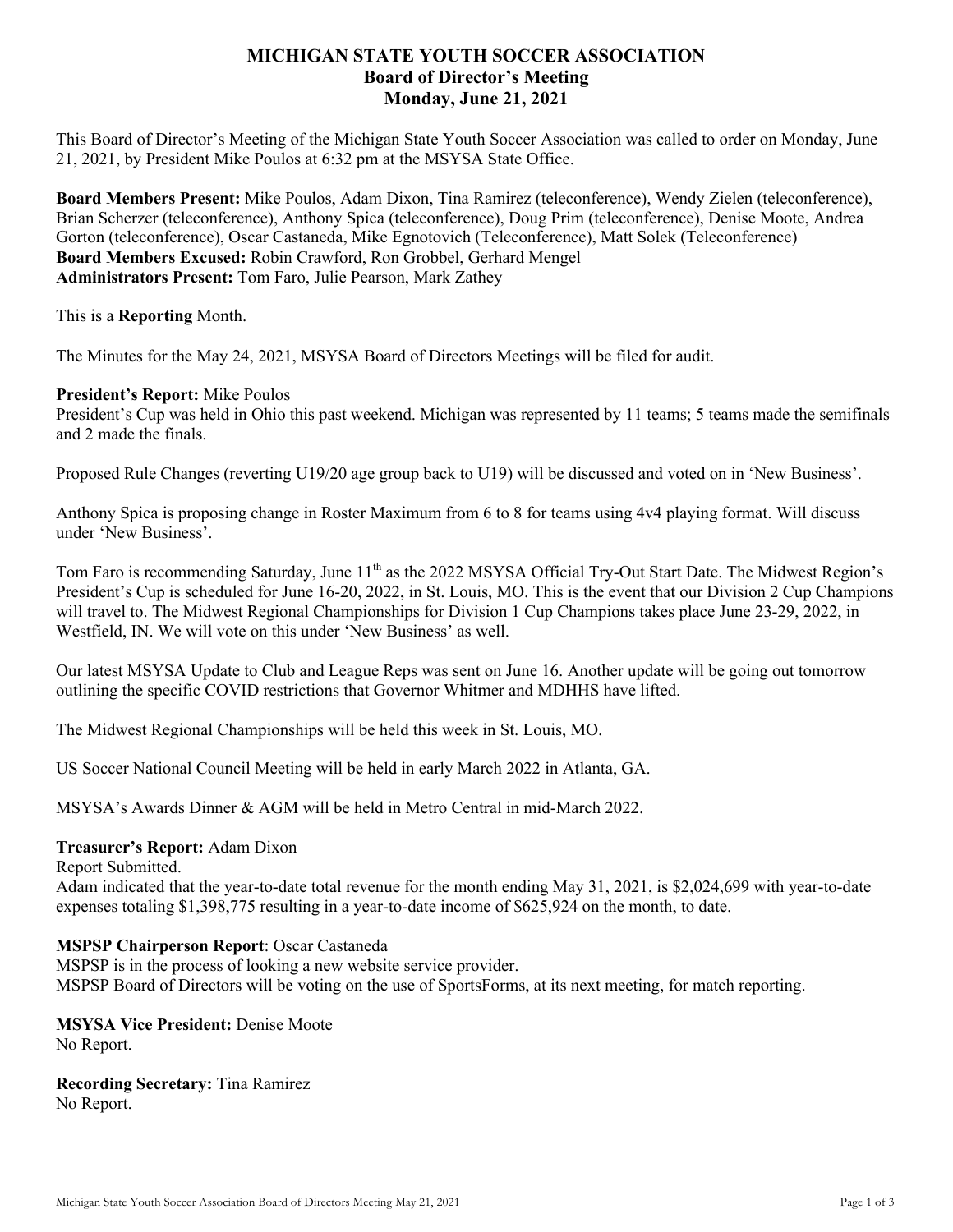**MSA (Adult) Report:** Gerhard Mengel Excused.

**SYRA Report:** Ron Grobbel Excused.

**Recreation Director Report:** Brian Scherzer Suggested Mark Zathey investigate MOVO mobile app.

**North District Report:** Matt Solek No Report.

**Metro East Report:** Anthony Spica No Report.

**West District Report:** Doug Prim No Report.

**Metro Southwest Report:** Wendy Zielen No Report.

**Metro Central Report:** Michael Egnotovich No Report.

**Nominating Committee Report:** Andrea Gorton No Report.

**Executive Director's Report:** Tom Faro Report Submitted.

## **Technical Director:** Mark Zathey

ODP 2020/21 pool training was completed over the weekend. Recommendations have been made to the Region for the Midwest Regional Camps in July. We are now getting ready for the 2021/22 ODP tryouts in late July.

#### **Unfinished Business:**

CASL have resolved most of their spring 2021 issues. They still need to complete an updated MSYSA League Affiliation that lists any new Board Members, including CASL President.

#### **New Business:**

Motion: (Denise Moote) The Board of Directors to vote on MSYSA rule changes 3.2A, 3.2C, 3.5A, 3.5B, 4.3B & 4.4, as submitted. Second: Adam Dixon Discussion: None Motion: Passed Unanimously.

Motion: (Denise Moote) The Board of Directors to vote on MSYSA rule changes 3.2A and 3.5B, as submitted. Second: Adam Dixon Discussion: None Motion: Passed Unanimously.

Motion: (Brian Scherzer) To approve MSSYA Official Try-Out Start Date of June 11, 2022. Second: Adam Dixon Discussion: None Motion: Passed Unanimously.